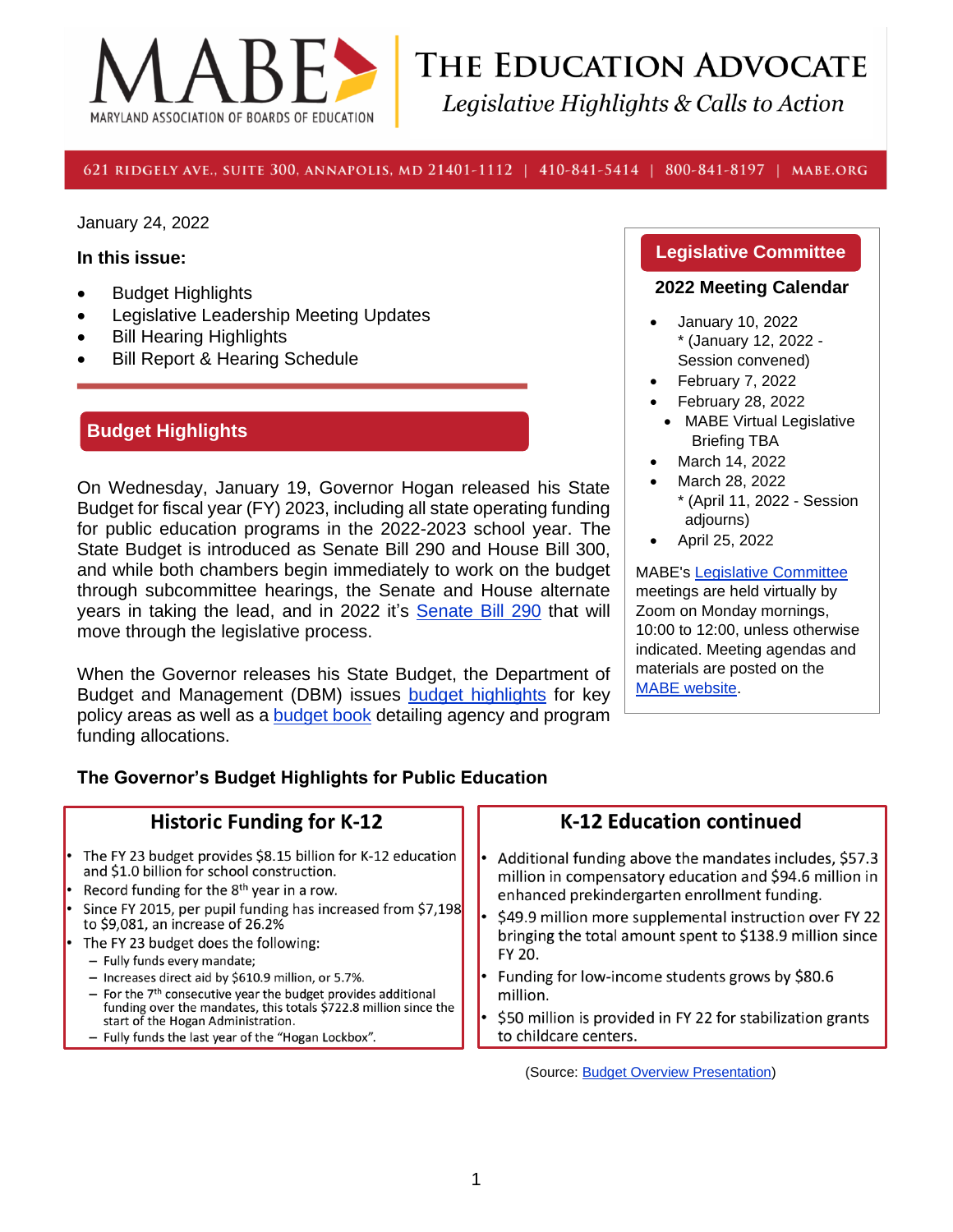For MABE, a top legislative priority is to **Support full State funding for Maryland's outstanding public schools.** MABE supports annual state and local education budgets commensurate with the full costs of implementing new and enhanced statutory and regulatory requirements and expectations. Specifically, MABE advocates for sustained increases in state and local funding in FY 2023 and beyond to support the Blueprint for Maryland's Future law, to fulfill Maryland's constitutional duty to adopt a school funding system that ensures equity and excellence in every school.

In 2022, MABE is also supporting increased State funding to support school system responses to the pandemic to address teaching and learning, school health services, student and staff behavioral health, labor shortages and supply chain issues. MABE also opposes efforts to reduce state funding or shift funding obligations from the State to local governments.

MABE's preliminary review of the Governor's Budget focused on whether it includes a hold harmless provision to alleviate funding reductions based on declining student enrollment as schools continue to grapple with COVID pandemic. Similarly, MABE is focused on whether the proposed budget includes all of the requisite funding to support the launch and sustained funding and implementation of the Blueprint for Maryland's Future Act. MABE greatly appreciates the Governor's recognition of the need for a hold harmless provision specifically designed to address the reduction in enrollment of students eligible for free and reduced-price meals. This provision will ensure adequate funding for school systems under the compensatory education program, which is pivotal to providing resources for economically disadvantaged students and school communities. These and other education budget issues were addressed in more detail in the fiscal briefing on January 24, described below.

### **School Construction Funding**

The Governor has also released his Capital Budget, including funding for major school construction and renovation programs, as well as broadband expansion. The Capital Budget has been introduced as [Senate Bill 291.](https://mgaleg.maryland.gov/mgawebsite/Legislation/Details/sb0291)

The proposed investment in public school facilities features a balanced commitment to funding the Capital Improvement Program (CIP) with a combination of bond financing and cash, and to the Built to Learn Act's revenue bond financed program. The Governor exceeds the mandated amounts of \$40 million for both the Healthy School Facility Fund and the Supplemental Fund, which is for systems with high enrollment growth and large numbers of relocatable classrooms. (Source: [Budget Highlights\)](https://dbm.maryland.gov/budget/Documents/operbudget/2023/proposed/FY2023MarylandStateBudgetHighlights.pdf)

| <b>SCHOOL CONSTRUCTION FUNDING</b> |  |  |  |
|------------------------------------|--|--|--|
| FY 2023                            |  |  |  |
| \$ millions                        |  |  |  |

#### **GO Bonds/General Funds**

| Public School Construction Program                  | 285.0 |  |  |  |
|-----------------------------------------------------|-------|--|--|--|
| Supplemental Capital Grant Program                  | 95.4  |  |  |  |
| Health School Facility Fund                         | 50.0  |  |  |  |
| School Construction Revolving Loan Fund             | 40.0  |  |  |  |
| Aging Schools Program                               | 6.1   |  |  |  |
| Nonpublic Aging Schools                             | 3.5   |  |  |  |
| Subtotal GO Bonds + General Funds<br>480.0          |       |  |  |  |
| Revenue Bonds - Built to Learn Fund                 | 480.0 |  |  |  |
| 960.0<br><b>TOTAL State Funds</b>                   |       |  |  |  |
| Federal Funds-Health School Facility Fund<br>40.0   |       |  |  |  |
| <b>Total School Construction Funding</b><br>1,000.0 |       |  |  |  |

MABE's adopted legislative priority is in strong **Support for increased State funding for school construction and renovation projects.** MABE supports annual state and local budgets commensurate with the capital and operating costs of designing, building, renovating, operating, and maintaining high quality learning environments for each student in our 1,400 public schools. MABE advocates for increases in state and local funding in FY 2023 capital and operating budgets to support the locally prioritized school facility needs of all 24 school systems.

In addition, MABE's priorities include support for a state funding level of at least \$400 million for school construction and renovation projects for FY 2023 to provide the State's share of approved projects to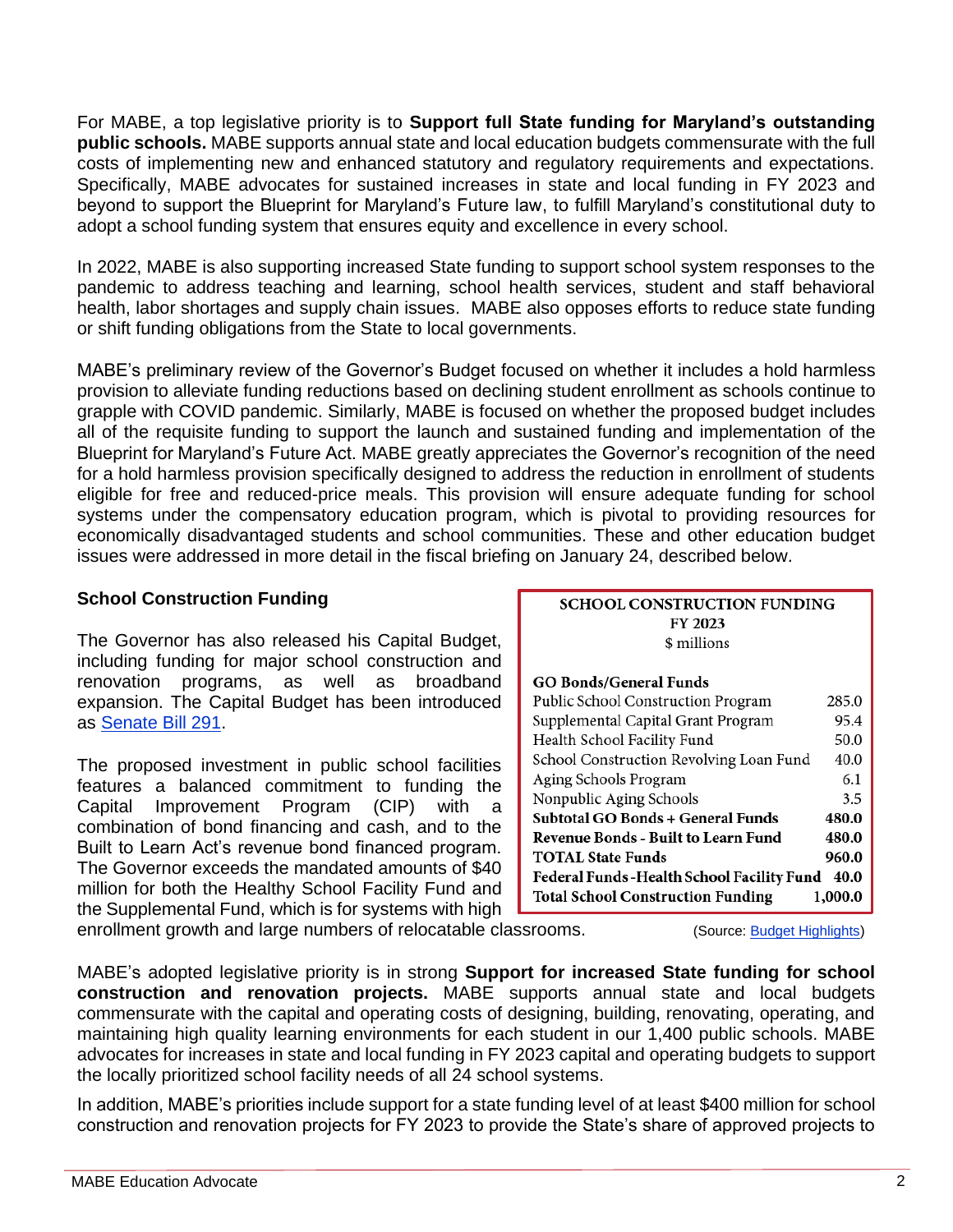build, renovate, and improve schools. MABE strongly supports continued funding and implementation of the Built to Learn Act and its \$2 billion school construction program financed through the Maryland Stadium Authority. And MABE urges continued State investments in systemic projects to improve the health and safety of school facilities.

MABE greatly appreciates the Governor's proposed capital and operating budget investments in school facilities. Advocacy efforts will continue to focus on sufficiently investing in both the traditional CIP, which remains far below the \$400 million mark, and other targeted programs.

# **The Annual DLS Budget and Fiscal Briefing**

On Monday, January 24, following the Governor's release of his State Budget and supporting documents, the House Appropriations and Senate Budget and Taxation Committees held a joint hearing at which the Department of Legislative Services (DLS) presented its analysis of the Governor's proposed operating and capital budgets.

The **DLS Fiscal Briefing** features detailed staff presentations and analysis of the following:

- The Governor's Fiscal 2023 Plan
- Economic and Revenue Outlook
- Operating Budget
- Personnel
- State Aid to Local Governments
- Transportation
- Capital Budget

David Romans opened the briefing by describing this as the best of times in the fiscal world and that the Governor is proposing three things not often seen in tandem: Tax relief, substantial spending increases, and substantial savings. He then outlined the proposals to phase out the income tax on retirement income and other tax relief provisions; and the amassing of a \$3.6 billion reserve fund. Mr. Romans noted that the tax relief is expected to reduce general fund revenues by \$224 million in fiscal 2023 and \$942 million by fiscal 2027, negatively impacting the ability to implement the Blueprint.

# **Key DLS Findings Related to PreK-12 Funding and Blueprint**

• The Department of Legislative Services (DLS) finds K-12 education costs required under current law will exceed the level forecast by the Administration. Adjusting the Administration forecast to reflect DLS estimates of education aid results in a structural budget deficit in fiscal 2027 after accounting for the proposed revenue reductions. The Administration has rebuffed requests to share the assumptions underlying its K-12 education forecast.

• The structural gap forecast for fiscal 2027 will likely worsen in fiscal 2028 when the tax relief proposals are fully phased in and the Blueprint Fund requires a larger general fund supplement than projected in fiscal 2027. DLS will develop a fiscal 2028 forecast in the coming weeks.

• Underfunding of Kirwan. The allowance does not fund the Education Effort Adjustment component of Kirwan that was expected to provide about \$125.5 million in grants to Baltimore City (\$99.0 million) and Prince George's County (\$26.5 million) in fiscal 2023. The Governor also failed to include \$14.2 million in the budget for eight other Blueprint Programs.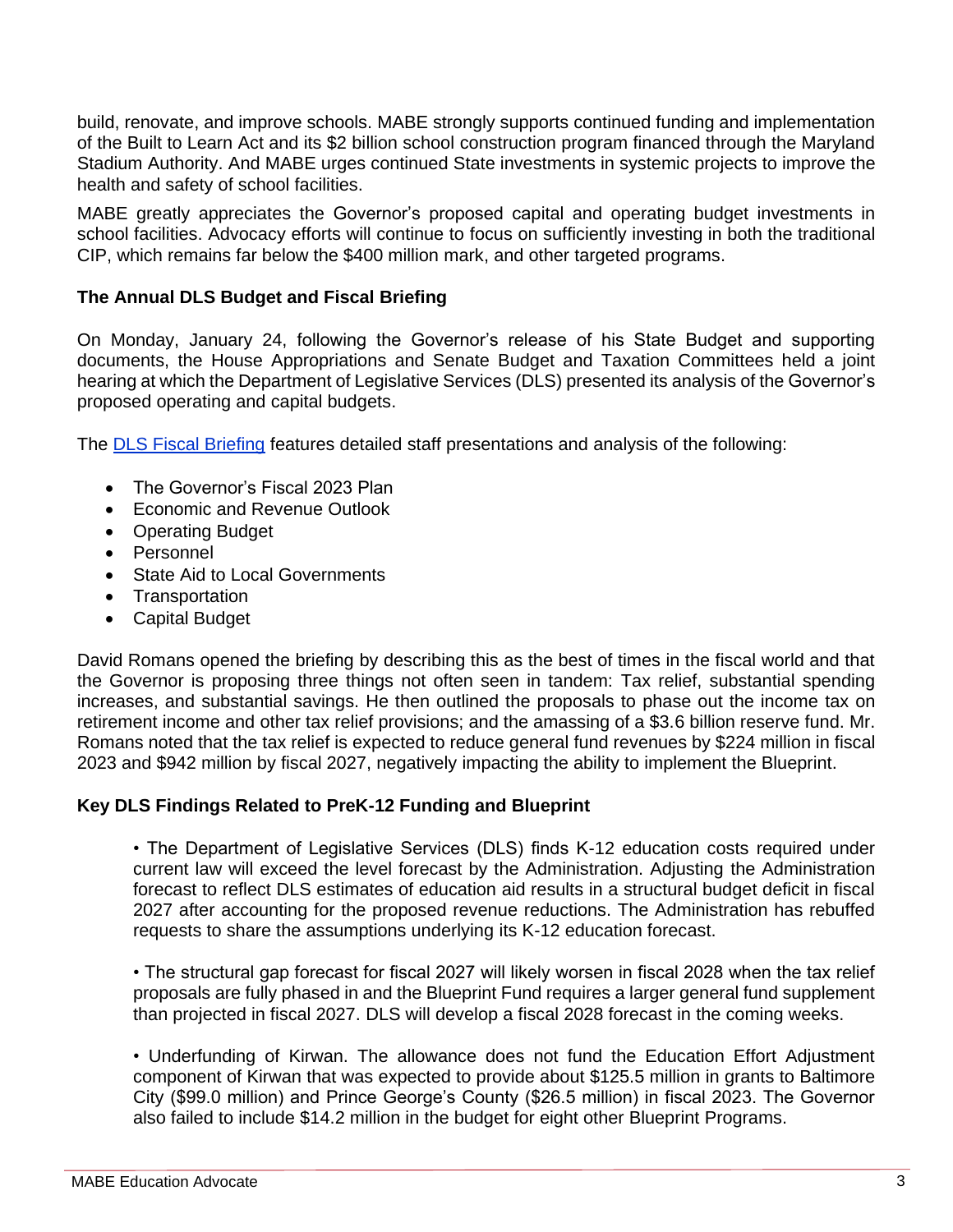Mr. Romans described the specific Blueprint-related items not included in the Governor's Budget. He noted that the Attorney General's office has been asked to answer the question of whether this funding, especially the effort adjustment, is mandated and therefore required to be included in the proposed budget.

| <b>Unfunded Blueprint Programs</b><br>(\$ in Millions)                                                                                                                                                                                                                                                                                                        |                                                                     |  |  |
|---------------------------------------------------------------------------------------------------------------------------------------------------------------------------------------------------------------------------------------------------------------------------------------------------------------------------------------------------------------|---------------------------------------------------------------------|--|--|
| Program                                                                                                                                                                                                                                                                                                                                                       | Amount                                                              |  |  |
| <b>Effort Adjustment</b><br><b>Blueprint Training for Leaders and Teachers</b><br>State Model Curriculum and Instructional Materials<br><b>Expert Review Teams</b><br>National Board Certification Support<br>Career and Technical Education Committee and Skills Board<br>Behavioral Health Training<br>College and Career Readiness Equating Study<br>Total | \$125.5<br>7.2<br>2.7<br>1.3<br>1.0<br>0.8<br>0.7<br>0.5<br>\$139.7 |  |  |

The DLS fiscal briefing highlighted several key questions for the legislature, including:

- Consideration of the Governor's tax relief proposals.
- The appropriate level of cash reserves to maintain. (Noting that the Governor's Rainy Day Fund balance far exceeds the Spending Affordability Committee target of 9% of general fund revenues.)
- Developing clear criteria for withdrawing funds from the Rainy Day Fund.
- Underfunding of Kirwan and long-term sustainability of the Blueprint Fund.
- Capital funding for legislative priorities. (Noting that the Governor's budget reserves \$50 million of GO bonds for allocation by the General Assembly, far short of the Spending Affordability target of \$300 million.)
- How to spend new federal infrastructure funding. (Noting that the Governor's allowance does not contain any of the federal funding from the Infrastructure Investment and Jobs Act, which is expected to send over \$3 billion of enhanced funding to the State over the next five years.)

Later in the DLS briefing, Hiram Burch presented a very detailed analysis of State Aid to Local Governments including public schools. He also noted the Governor's proposal to significantly increase police aid. Mr. Burch described the impact of the Governor's veto of the Blueprint and planned FY 2022 funding increases not being provided. He emphasized the Governor's funding of a sizable hold harmless provision for compensatory education to alleviate the impact of declines in enrollment of free and reduced meal eligible students (an average decrease of 13%). He contrasted this with the 11% increase in English learner enrollment and resulting funding increases being experienced across the state.

DLS Fiscal Briefing: [Meeting Materials](https://mgaleg.maryland.gov/meeting_material/2022/app%20-%20132875217425755358%20-%20Fiscal%20Briefing%20Meeting%20Materials%201.24.22.pdf) & [Video](https://www.youtube.com/watch?v=gdrj-eyTuv8)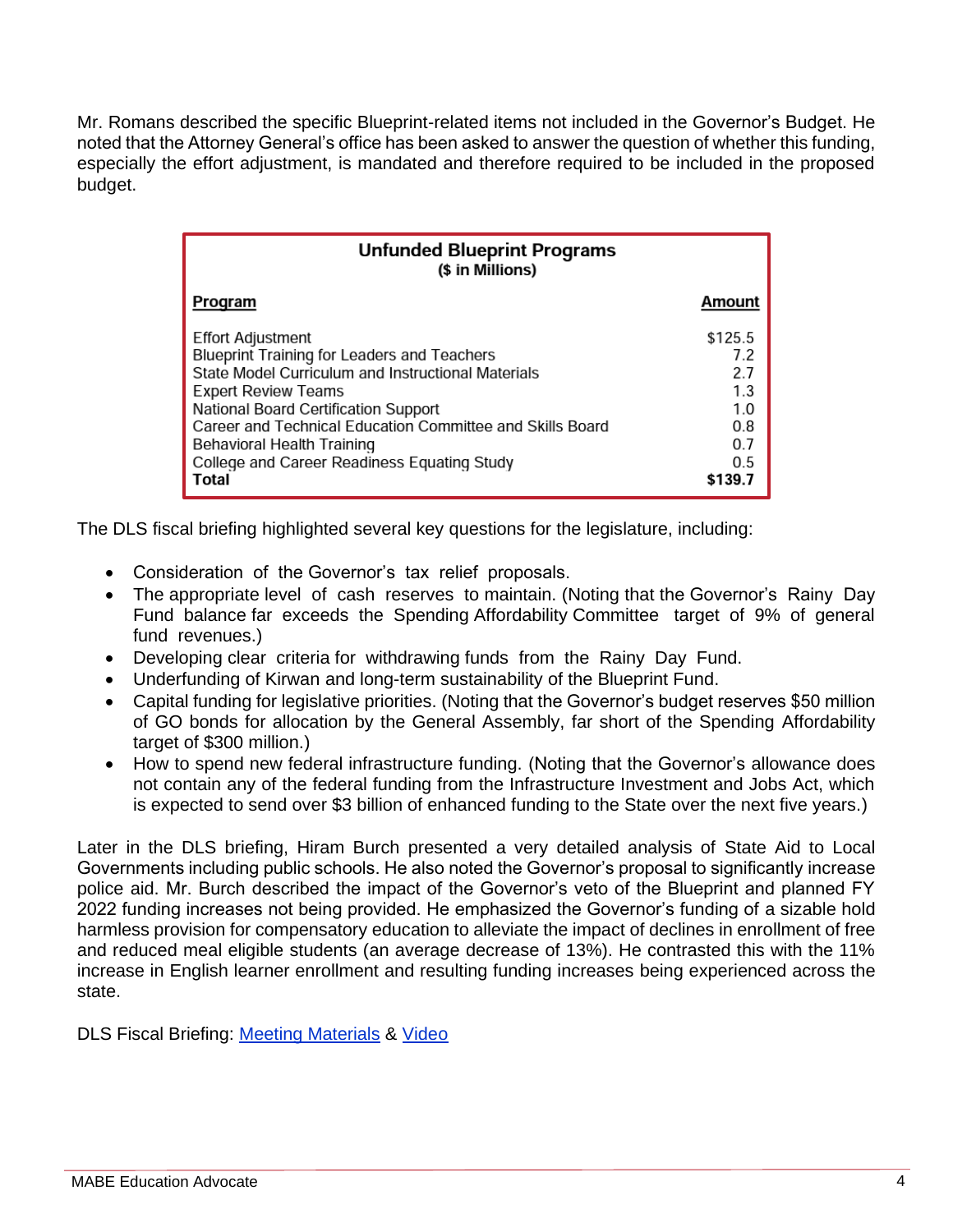# **Legislative Leadership Meeting Highlights**

MABE leaders, including the chair and vice chair of the Legislative Committee and the executive committee of the Board of Directors, have been meeting with key legislative leaders to discuss MABE's 2022 legislative priorities and the pending education budget and policy issues.

On Wednesday, January 19, MABE met with Delegate Vanessa Atterbeary, Chair of the Ways and Means Committee in the House of Delegates. After discussing concerns over the implementation of expanded Pre-K in public schools and equity in salary increases for paraprofessionals, Chair Atterbeary explained that she had been in recent discussions with her delegation regarding these same concerns, and stated that she is planning to resolve these issues over the course of the Session. Chair Atterbeary mentioned her interest in holding conversations with Montessori schools to bring them on board in helping with the Pre-K expansion, as well as working with MSEA to provide funding for paraprofessionals to be included in the career pay ladder established by the Blueprint for Maryland's Future Act. Chair Atterbeary expressed her excitement in learning the ropes of the Ways and Means Committee in her first Session as Chairwoman, and she stated that she looks forward to working with MABE in implementing the Blueprint and equitably funding public education.

On Thursday, January 20, MABE's Leadership Committee met with Delegate Maggie McIntosh, Chair of the Appropriations Committee in the House. The discussion was heavily centered around Governor Hogan's release of the operating budget for fiscal 2023, which fails to allot \$125 million in expected funding for implementation of the Blueprint for Maryland's Future Act. Chair McIntosh expressed her concerns about any portions of the Blueprint that are unfunded, including portions underfunding the local governments in Baltimore City and Prince George's County.

MABE also met with Ross Seidman and Jody Sprinkle, Chief of Staff and Policy Advisor for Senate President Bill Ferguson. President Ferguson's staff discussed the highly anticipated release of funding for the staff positions critical to the operation of the Accountability and Implementation Board (AIB) responsible for crafting the state implementation plan for launching the Blueprint. Both parties stated that they looked forward to working with MABE over the course of Session and hoped to leave a line of communication open to sort out any issues that arise.

On Monday morning, January 24, MABE's Leadership Committee met with Abby Snyder, Chief of Staff for Cheryl Kagan, Vice Chair of the Education, Health, and Environmental Affairs Committee in the Senate. MABE's team discussed their focus on various initiatives brought forth by members of the legislature and expressed concerns that these well-meaning initiatives come with a cost that denies the State the ability to invest more funds into the classroom learning experience. MABE's Leadership Committee also focused on concerns surrounding the Blueprint for Maryland's Future Act, specifically in regard to implementation timelines, financial constraints, and deployment issues. Michelle Corkadel discussed the effects of the COVID-19 pandemic on opportunities to partner with private providers to meet the goals of Pre-Kindergarten expansion, while Tammy Fraley discussed the continuing struggles of providing broadband access for virtual learning to students in western Maryland and the Eastern Shore. Snyder was very receptive to MABE's concerns and stated that Senator Kagan looked forward to staying engaged as school systems launch Blueprint implementation strategies and confront other challenges.

On Monday afternoon, MABE's Leadership Committee met with Adrienne Jones, Speaker of the House, as well as Jeremy Baker, Sarita Williams, and Matt Jackson. MABE's Leadership team highlighted the need for full funding of the operating budget, including school renovations, construction, and systemics.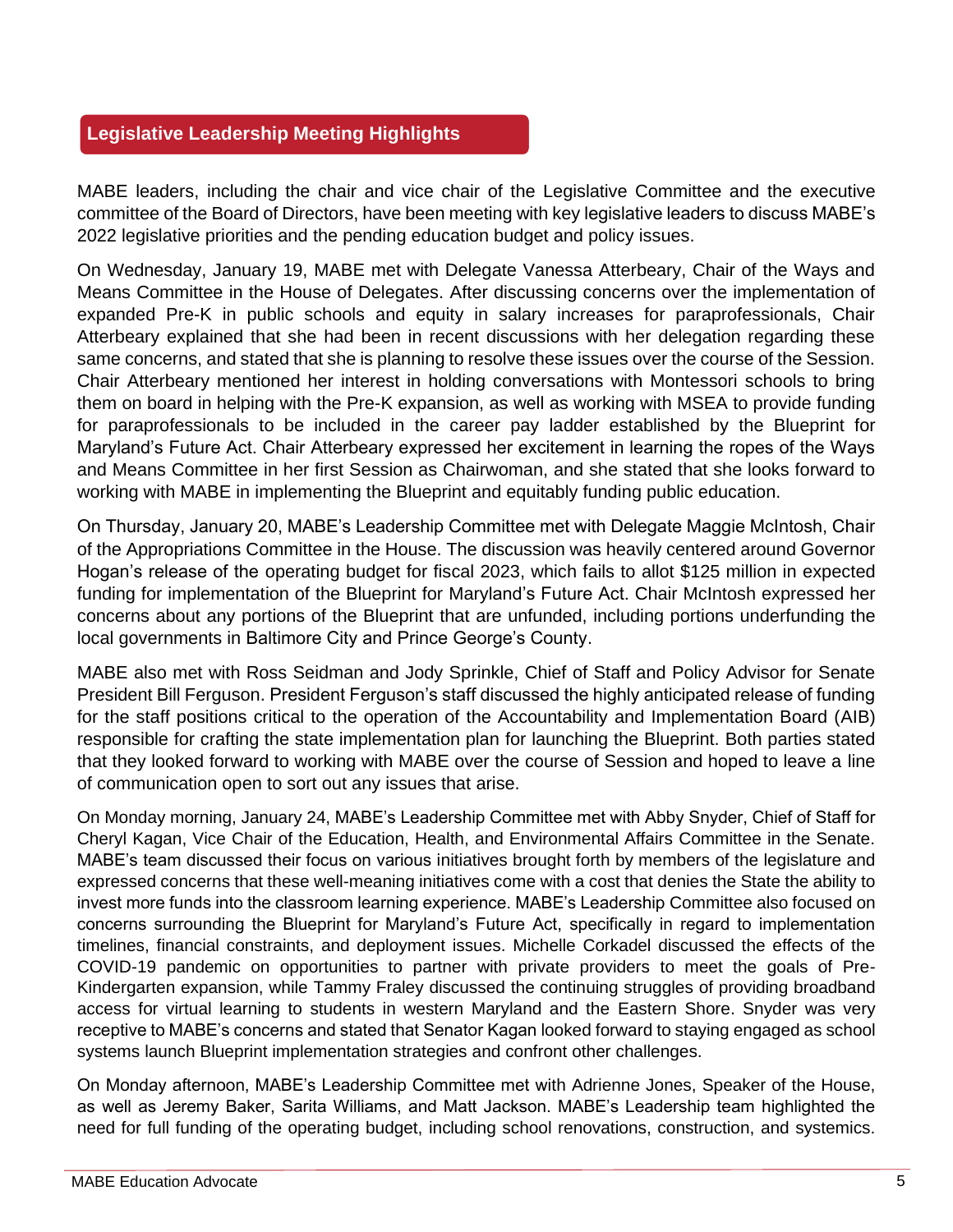John Woolums emphasized the need for local board governance and expressed concerns of many school districts who are facing "sticker shock" over the local share price of the Blueprint implementation. He emphasized the need for the training and professional development needed to launch the Blueprint on schedule and thanked the Speaker for her cooperation thus far in working through the Blueprint. Michelle Corkadel spoke to the concerns of implementing universal Pre-Kindergarten, highlighting the fact that out of the 150 Pre-K facilities Anne Arundel County School System is looking to partner with, only one has the bandwidth to partner with AACPS immediately. Corkadel stated that staffing shortages and COVID-19 concerns will continue to affect the implementation of the Blueprint, and she recognized the need to partner with the state to help avoid diminishing the success of the Blueprint. Karen Yoho gave insight in the logistics of collective bargaining units in Maryland, stating that in Frederick County, "Me Too" clauses are causing bargaining budgets to be higher than ever. Woolums followed up by speaking about equity issues regarding non-certificated staff, such as bus drivers and maintenance workers, and emphasized the need to continue shining a spotlight on education support staff who play critical roles in support of teaching and learning in the classroom. In response to the Speaker's question about the lack of funding for behavioral health training that was specified by the Blueprint, Corkadel said that she is anticipating a decrease in per pupil ratios to support staff, and that grants are needed to invest in increased trauma informed care for students and staff. Speaker Jones says that she is working to address funding issues for Blueprint initiatives that were not included in the budget, and that she looks forward to keeping an open line of communication with MABE to ensure the success of all Maryland students.

# **Bill Hearing Highlights**

MABE recently offered oral testimony on the following bills:

# **HB 84: Education – Crimes on School Grounds – Application**

**Synopsis:** Establishes that specified prohibitions against disruptive, violent, or threatening behavior on the grounds of institutions of elementary, secondary, or higher education or at school-sponsored events do not apply to (1) students attending a school where the offense occurs; (2) students on exclusionary discipline from the school; or (3) a student attending another institution who is participating in a sporting event or other extracurricular event sponsored by the school where the offense occurs. As a result, those students are not subject to the criminal penalties in current law that apply to the prohibited offenses.

**Hearing Summary:** The Ways and Means Committee heard testimony regarding this bill on January 20th, 2022. Delegate Sheila Ruth, lead sponsor on the bill, explained that the criminal prohibitions in the Maryland Education Code are harmful to students, and that they should not serve as tools for behavior modification. Delegate Ruth pointed out that this provision is often discriminatory in use, noting that in 2019 82% of students charged under this statute were students of color. MABE offered written testimony in support of this bill's initiative to revise the provisions of the Maryland Education Article, which inappropriately criminalizes certain student behavior on school premises. MABE emphasized that this bill would retain the prohibition against disruptive conduct by non-students on school grounds, and that students remain subject to criminal laws more appropriately contained in the Criminal Law statute than in the Education code.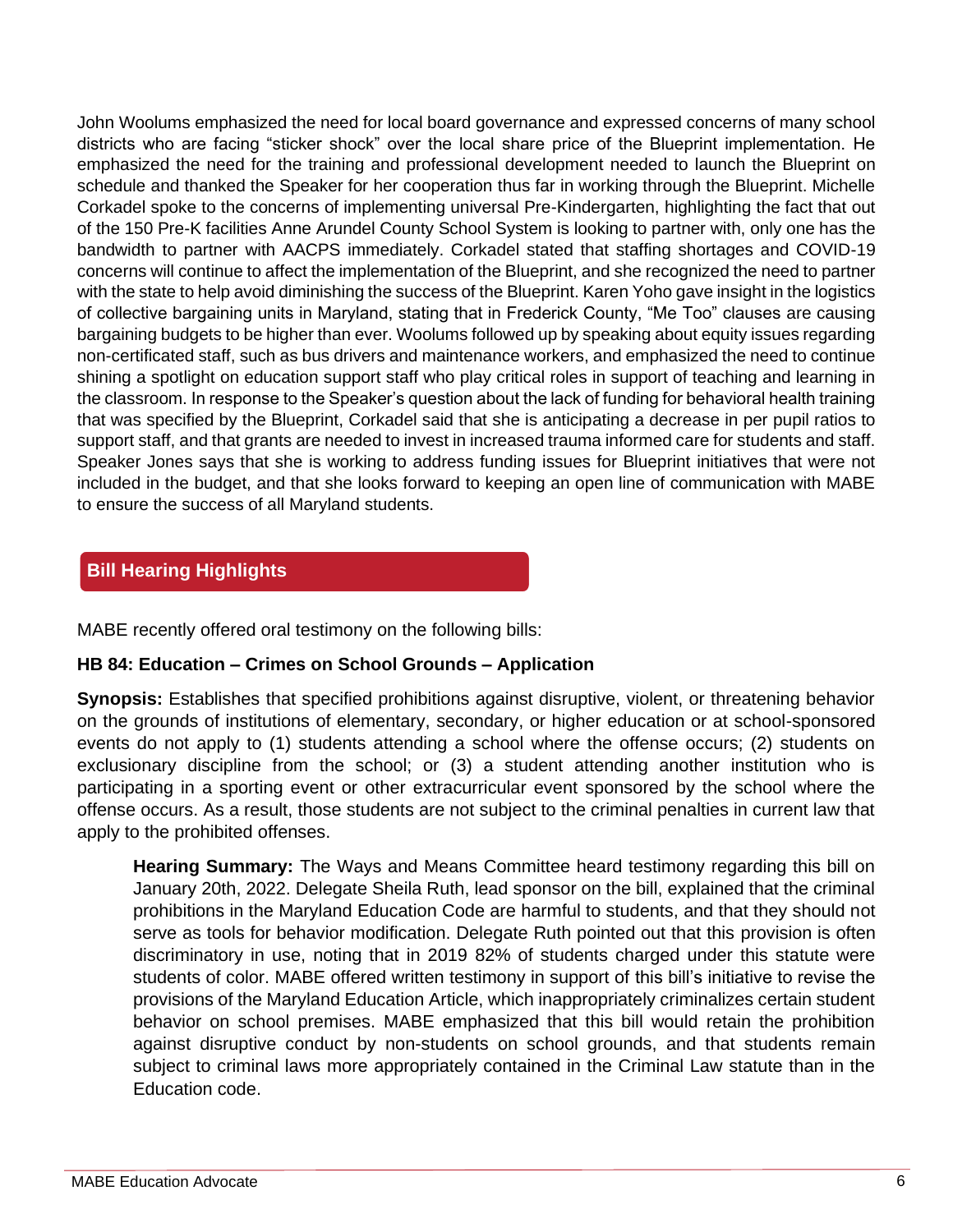### **HB 118: Public Schools - Student Attendance - Excused Absences for Mental Health Needs**

**Synopsis:** Establishes that a student's absence due to mental health needs is a lawful absence from public school attendance. A local board of education must excuse an absence due to a student's mental health needs, provided that a student who is a minor has permission from their parent or guardian for the absence. A local board may not require a note from a physician to excuse such an absence. A student who is absent due to mental health needs must meet with a school mental health specialist within an appropriate period of time after returning to school, as determined by the local board, to discuss the student's mental health needs that caused the absence.

**Hearing Summary:** The Ways and Means Committee heard testimony regarding this bill on January 20th, 2022. MABE offered written testimony in support of this bill, recognizing the need for limited school absences for mental, emotion, and behavioral health issues. MABE requested an amendment clarifying that excused absences should be of limited duration and administered in the context of local school system policies, as well as an amendment removing the requirement that a student meet with school personnel following an absence for mental health reasons. These amendments align with MABE's position on protecting local governance regarding student health and services policies, while also prioritizing responsiveness to the mental health needs of students.

# **HB 136: Education - Public and Nonpublic Schools - Seizure Action Plans (Brynleigh's Act)**

**Synopsis:** Requiring, beginning in the 2023-2024 school year, local boards of education to take specified steps regarding the health care needs of students with a seizure disorder, including requiring each public school to have at least two school personnel trained in seizure disorders, as specified. Each public school must provide specified staff training every two years. The parent or guardian of a students diagnosed with a seizure disorder must collaborate with school personnel to create a seizure action plan and provide medication and authorization, as specified. A nonpublic school may require trained personnel.

**Hearing Summary:** The Ways and Means Committee heard testimony regarding this bill on January 20th, 2022. Delegate Ken Kerr, sponsor of the bill, highlighted the minimal effect this bill poses on local school systems, also noting the significant overall impact on student wellbeing. MABE testified in support of this bill's goal to ensure that the school health needs of student with seizure disorders are met though administration of seizure action plans. However, MABE offered an amendment to remove any language that would require school nurses to train and certify non-medical personnel to administer first aid and emergency medication, citing liability and implementation issues. Vice-Chair Washington and Delegate Ebersole raised concerns as to the possibility of non-compliance if schools cannot find two staff persons who volunteer to receive training, as well as the lack of compensation for the professional development required by this bill. Delegate Kerr stated that he was looking forward to working with MABE and other entities to resolve any concerns.

# **SB 40: Interagency Commission on School Construction – Systemic Renovation Projects – Eligibility**

**Synopsis:** Requiring the Interagency Commission on School Construction (IAC) to consider systemic renovation projects as eligible for funding under the Built to Learn Act, regardless of the cost of the project.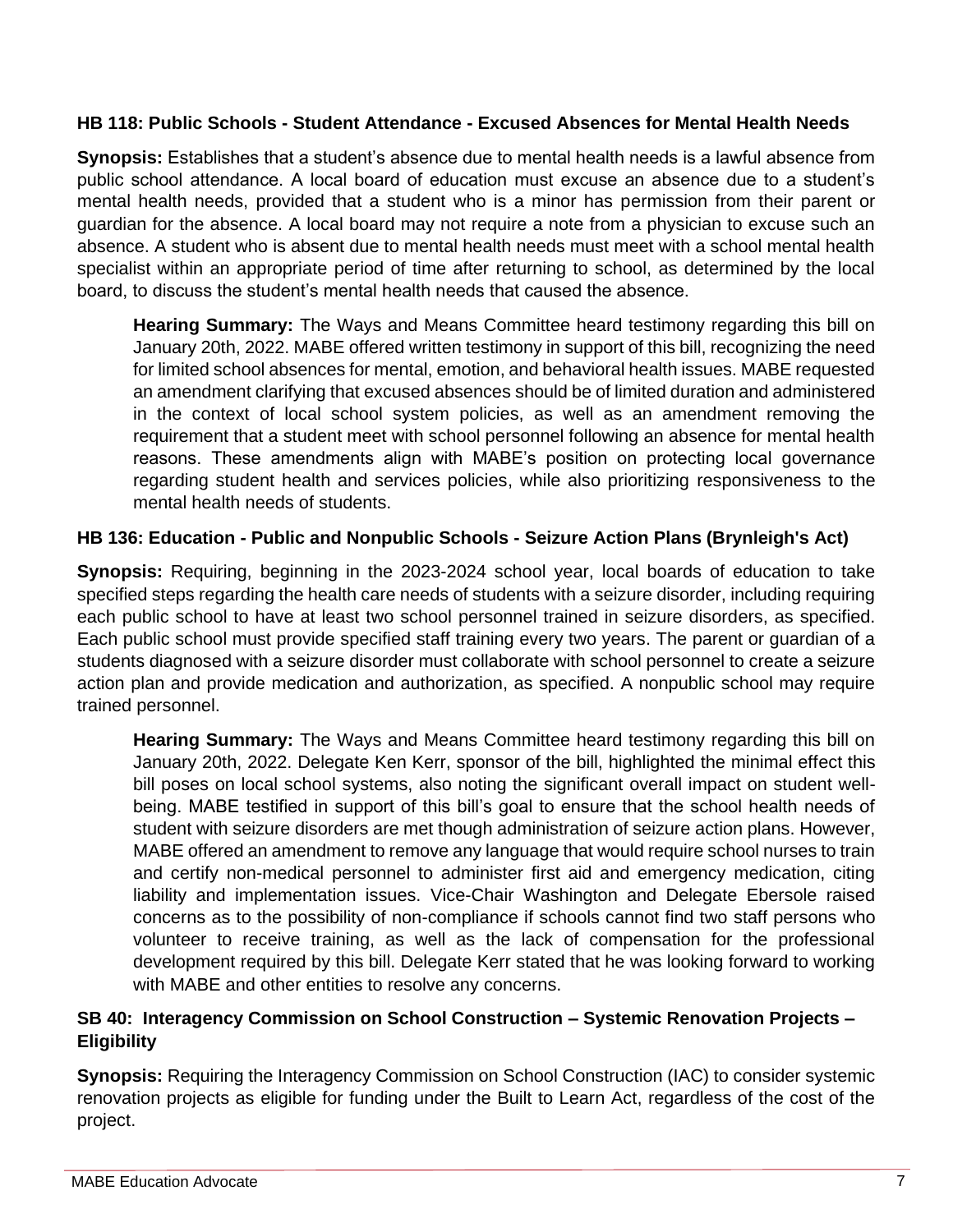**Hearing Summary:** The Budget and Taxation Committee heard testimony regarding this bill on January 19th, 2022. MABE testified in support of this bill, citing the need for robust funding sources for new school construction and major renovations among all 24 local school systems. MABE noted that the \$4 million cap on bundling systemic projects has been a concern for quite some time, and that equity issues arise when rural schools apply for projects that are small in scale, but that are important to quality of learning environments. Senator Rosapepe inquired as to the argument against reducing the \$4 million cap, to which Senator Hester, sponsor of the bill, responded that some entities believe that the cap gives smaller school systems the option to bundle multiple systemic projects into one request. However, Senator Hester raised concerns that smaller school systems often apply for projects that total less than \$500,000, and that too many projects would have to be bundled to meet the threshold. Senator Hester suggested that sometimes "theory and practice don't merge," and that this bill is essential to ensure equity among all 24 local school systems.

# **SB 124: Public Schools – Grant Program to Reduce and Compost School Waste**

**Synopsis:** Establishes the Grant Program to Reduce and Compost School Waste. The Maryland Association for Environmental and Outdoor Education (MAEOE) must review grant applications and select recipients to be awarded grants by the Maryland State Department of Education (MSDE), which administers the program. The Governor must include in the annual budget bill an appropriation of at least \$500,000 for the program. MSDE and MAEOE may retain a portion of this appropriation to cover administrative costs of the program

**Hearing Summary:** The Education, Health, and Environmental Affairs Committee heard testimony regarding this bill on January 19th, 2022. Senator Hettleman, sponsor of the bill, testified alongside two students from Montgomery County Public Schools in quantifying this bill's impact on food waste and food recovery in public schools. Senator Hettleman stated that this grant program could fund between 175-200 schools in the 2022-2023 school year and would eliminate 11 million pounds of school waste per school year. In response to Senator Carozza's question about current operating compost programs, Senator Hettleman stated that most of the existing programs are ad hoc, and that further grant funding would encourage expanded programs and less food waste. MABE testified in support of the objectives and grant funding provided by this bill and requested an amendment that clarified the local school system's ability to apply for the grant program, as opposed to individual schools. This amendment would ensure that schools, students, and staff participating in this innovative grant program are doing so in accordance with local school system policies and procedures.

# **SB162: Public Schools – Cyber Safety Guide and Training Course – Development, Implementation, and Reporting**

**Synopsis:** Requiring the Maryland State Department of Education (MSDE), the Behavioral Health Administration within the Maryland Department of Health, the Maryland Center for School Safety (center), and the Department of Information Technology, by July 1, 2023, to jointly develop and publish a cyber safety guide and self-guided training course for specified students, parents, and employees to be implemented in public schools beginning in the 2023-2024 school year. The guide must be posted on the websites of MSDE and the center and distributed to each local board of education. The course must be updated annually, available on MSDE's website, and meet other specifications. Each year MSDE must compile data on the number of staff and students who have received certification or credit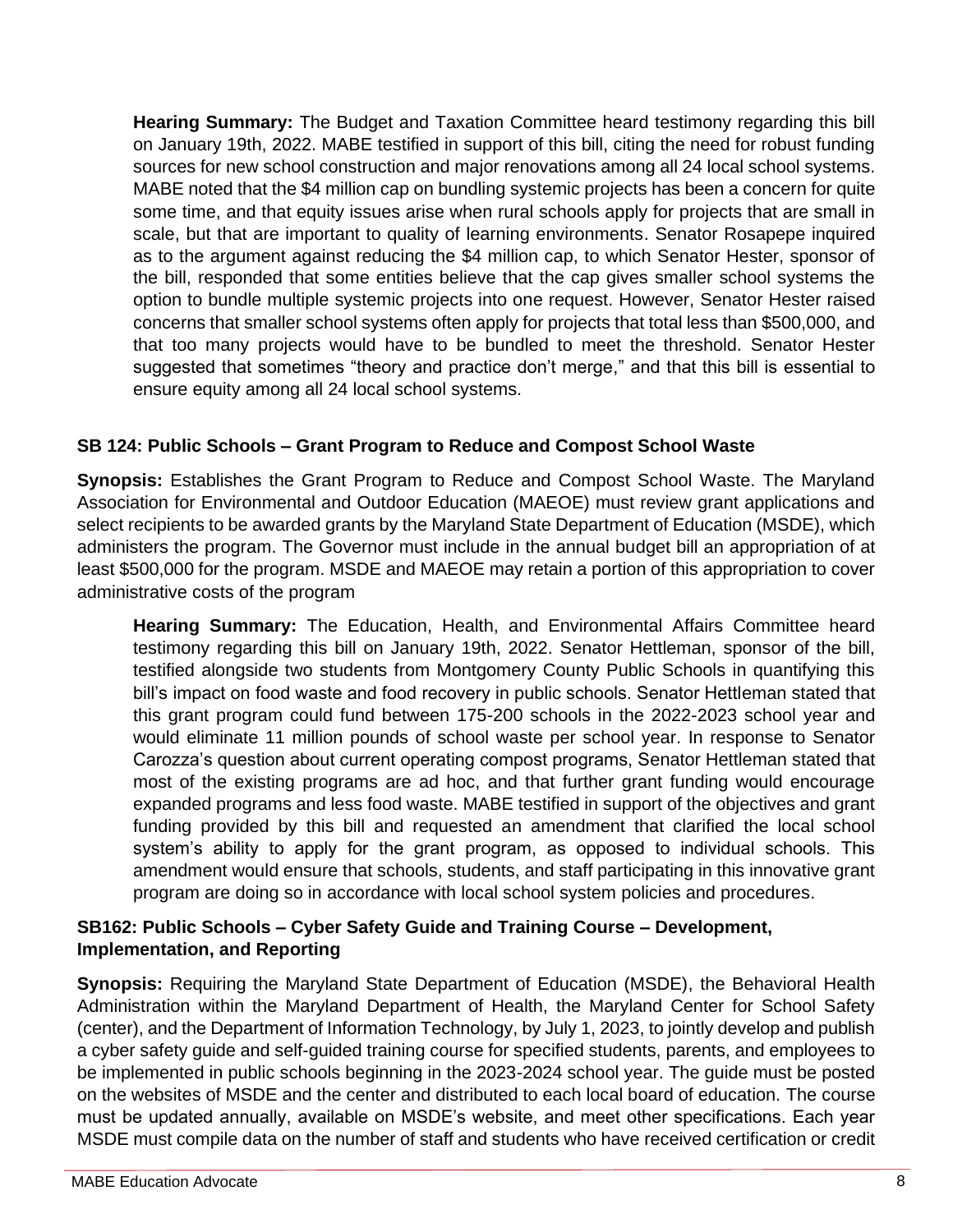for completing the course. By July 1, 2023, specified agencies must report on the development of the guide and training course.

**Hearing Summary:** The Education, Health, and Environmental Affairs Committee heard testimony regarding this bill on January 19th, 2022. Senator Hester, sponsor of the bill, stated that the bill would increase child safety by providing local boards of education with resources they could use to combat issues such as cyberbullying and cybersecurity. MABE testified in support of the cybersecurity resources and professional development provided by this bill, but offered a technical amendment that would allow for discretionary use of the material as opposed to mandated provisions. MABE voiced support for this bill's intent to provide tools in the toolbox for educators in encouraging cyber-safety, and stated that they were very excited about MSDE's possible involvement in developing the program. In response to Senator Simonaire's questions about implementation, Senator Hester stated that she is working with her team to determine how content standards would be implemented and distributed to all boards of education, and that more of those detail would be flushed out as Session progresses.

# **Upcoming Hearings and Briefings**

On January 27 at 11:00 a.m. MABE will join PSSAM, the Center for School Safety, and others for a "Briefing on the Role of School Resource Officers and School Security Employees in Public Schools." The briefing will be live-streamed on the [General Assembly website through YouTube.](https://mgaleg.maryland.gov/mgawebsite/Meetings/Day/01272022?budget=show&cmte=allcommittees&updates=show&ys=2022rs)

| Support w/ | <b>HB0150</b> | <b>Public Schools -</b>               | <b>Delegate</b>        | Hearing 1/27 at | <b>Ways and Means</b>    |
|------------|---------------|---------------------------------------|------------------------|-----------------|--------------------------|
| Amendment  | (SB0124)      | <b>Grant Program to</b><br>Reduce and | <b>Charkoudian</b>     | 1:00 p.m.       | 1/27/2022 - 1:00<br>p.m. |
|            |               | <b>Compost School</b>                 |                        |                 |                          |
|            |               | Waste                                 |                        |                 |                          |
| Support w/ | <b>HB0154</b> | <b>Public Schools -</b>               | <b>Delegate</b>        | Hearing 1/27 at | <b>Ways and Means</b>    |
| Amendments | (SB0095)      | Anaphylactic                          | <b>Palakovich Carr</b> | 1:00 p.m.       | $1/27/2022 - 1:00$       |
|            |               | Food Allergies -                      |                        |                 | p.m.                     |
|            |               | <b>Guidelines and</b>                 |                        |                 |                          |
|            |               | <b>Requirements</b>                   |                        |                 |                          |
| Oppose     | <b>HB0194</b> | <b>Education -</b>                    | <b>Delegate Shetty</b> | Hearing 1/27 at | <b>Ways and Means</b>    |
|            |               | <b>Family Life and</b>                |                        | 1:00 p.m.       | 1/27/2022 - 1:00         |
|            |               | <b>Human Sexuality</b>                |                        |                 | p.m.                     |
|            |               | Curriculum -                          |                        |                 |                          |
|            |               | Sexting                               |                        |                 |                          |
| Oppose     | HB0196        | <b>Public Schools</b>                 | <b>Delegate Thiam</b>  | Hearing 1/27 at | <b>Ways and Means</b>    |
|            |               | and County                            |                        | 1:00 p.m.       | 1/27/2022 - 1:00         |
|            |               | <b>Boards of</b>                      |                        |                 | p.m.                     |
|            |               | <b>Education -</b>                    |                        |                 |                          |
|            |               | <b>Publication of</b>                 |                        |                 |                          |
|            |               | <b>School Library</b>                 |                        |                 |                          |
|            |               | <b>Catalogs</b>                       |                        |                 |                          |
| Oppose     | <b>HB0200</b> | <b>Education -</b>                    | <b>Delegate Amprey</b> | Hearing 1/27 at | <b>Ways and Means</b>    |
|            |               | <b>Public Middle and</b>              |                        | 1:00 p.m.       | 1/27/2022 - 1:00         |
|            |               | <b>High Schools -</b>                 |                        |                 | p.m.                     |
|            |               | <b>Financial Literacy</b>             |                        |                 |                          |
|            |               | <b>Curriculum and</b>                 |                        |                 |                          |
|            |               | <b>Graduation</b>                     |                        |                 |                          |
|            |               | <b>Requirement</b>                    |                        |                 |                          |

Upcoming Bill Hearings: